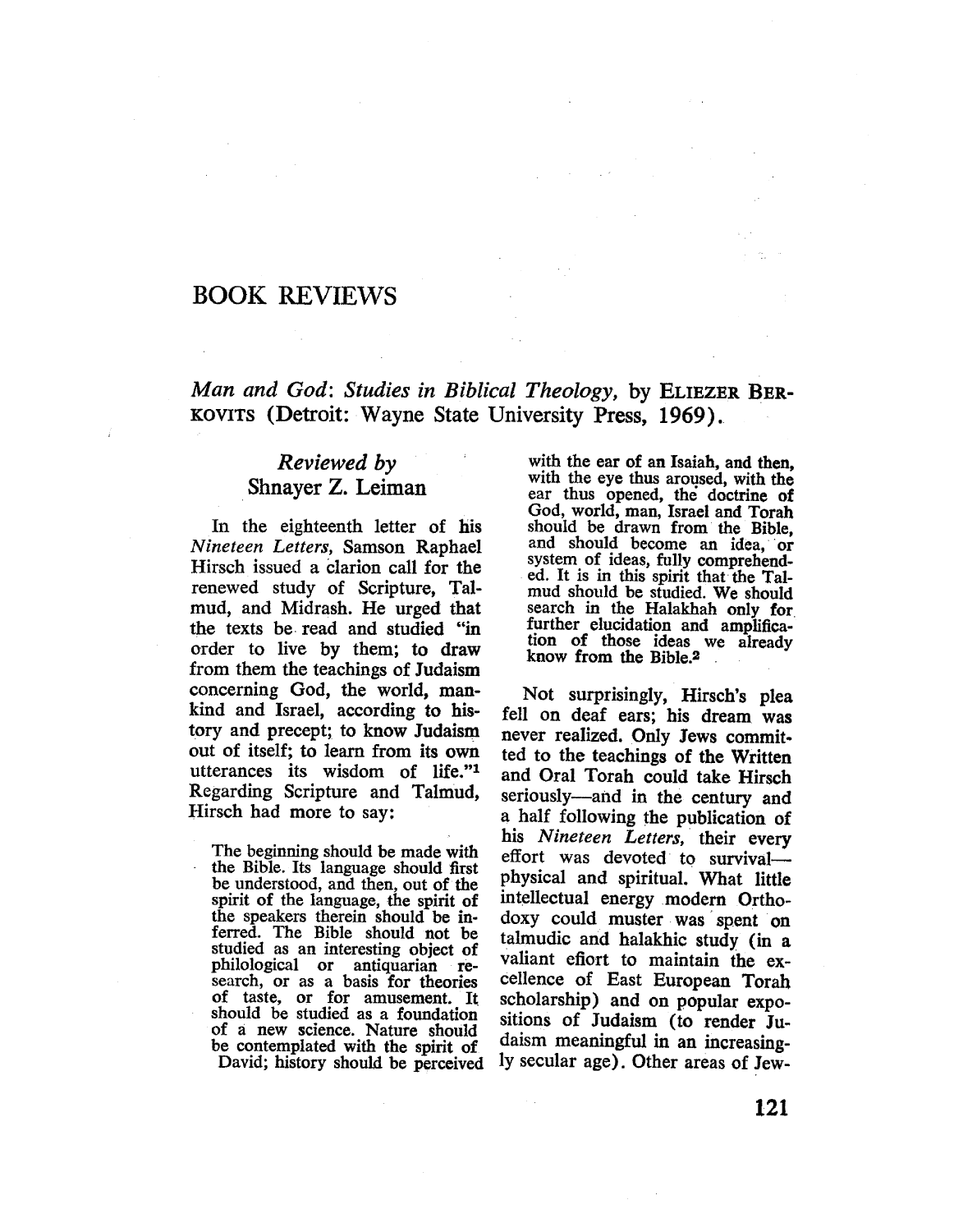ish scholarship suffered mostly from neglect. Thus, seventy years of the twentieth century have elapsed with no Jew having issued an original, comprehensive commentary on all or most of Scripture. No Abarbanel, no Malbim in this century. This is not to demean the contribution of twentieth century Jewish Biblical scholars such as Arnold B. Ehrlich, Max Margolis, Ezekiel Kauffmann, and E. A. Speiser; any new philological commentary on Scripture, if at all meaningful, must take into account their insight into the plain sense of Scripture. Just as Rashi, Ramban, and Abarbanel marshalled whatever evidence was available in their day, whether linguistic,3 archaeological,4 or outright borrowings from Christian exegetes,5 so too the modern Jewish exegete must bring to bear on Scripture the vast historical, philological, and archaeological evidence uncovered by modern scholarship.6

This and more. For the Biblical student envisioned by Hirsch studies the texts "in order to live by them; to draw from them the teachings of Judaism concerning God, the world, mankind and Israel . . ." The primary task of the Jewish exegete, then, goes beyond explaining the plain sense of the Biblical text. It is rather to abstract a theology of Judaism from the sacred texts, one which will serve the Jew as a guide for reflection and practice. The frequent "Torah teaches you proper conduct" in Talmud and Rashi, the moral lessons or toaliyoth of Ralbag are as essential to Jewish exegesis as they are conspicuously absent from modern

Biblical commentaries. No AbarbancI, no Malbim, in this century.

In the light of the above, the timely significance of Dr. Berkovits' Man and God can be seen in proper perspective. Here indeed is a Hirschian Biblical theology, i.e., a modern attempt to abstract theological notions "out of thc Bible itself, to learn from its own utterances its wisdom of life." The volume is essentially a dialogue between Berkovits and Scripture. No recourse to history, philology, or archaeology here; only rarely does the author invoke the name of a contemporary Protestant Biblical scholar (even then, mostly for polemical purposes), less frequcntly does the name of a medieval Jewish commentator cross his lips (Ibn Ezra and Ramban are each mentioned once; Abarbanel and Malbim do not appear). Therein rest the volume's many strengths and its only weakness. Its strengths: a fertile mind, unfettered and unencumbered by thc findings of the past 1,000 years of Biblical scholarship, pitted against the most fertile and unwieldy of books. Berkovits' vision is clear, and he sees much that others have not seen. The volume provides a welcome breath of fresh air and serves as a reminder to all that the pedantic concerns with Lower Criticism and literary analysis must give way to a far more fruitful and significant aspect of Biblical study-an understanding of Biblical teaching. Moreover, the volume proves once again that the cumulative scholarship of preceding generations has by no means exhausted what needs to be said concerning even the most elementary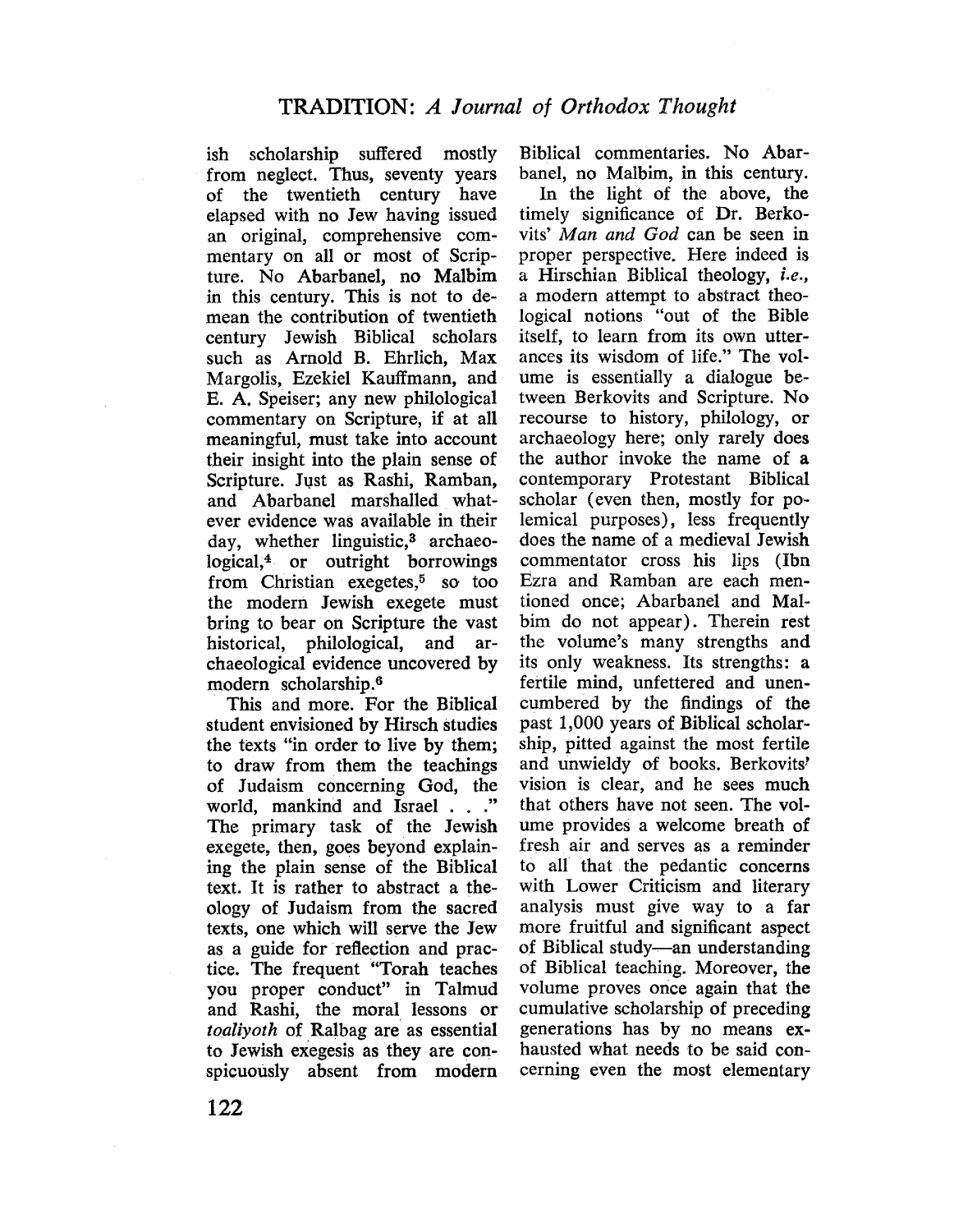teachings of Scripture. Most important, Dr. Berkovits' approach to Scripture reminds us how the Tannaim and Amoraim went about studying the Book of Books, and proves that two milennia later, their exegetical approach has not exhausted its usefulness. Like Ben Azzai, $<sup>7</sup>$  the author "joins passages</sup> from the Torah with parallel passages in the Prophets, and passages in the Prophets with parallel passages in the Hagiographa; and the words of the Torah glow as on the day they were given at Sinai."<sup>8</sup> Nor does Berkovits choose his Biblical passages at random. On the contrary, his citations are carefully chosen, his elucidatory comments well thought out. He anticipates his critic by explaining away (though not always, and sometimes tortuously) those verses which militate against his proposed interpretation.

Berkovits' approach to Scripture is that of a Jewish Socrates. The author's philosophical disposition and terminology are everywhere evident. By posing some very basic questions, Berkovits quickly makes the reader aware of his own ignorance. Some of the issues that he raises, and explores in depth, are:

- 1) What does the phrase "I am the Lord (ani ha-shem)" $9$  signify?
- 2) What does the phrase "I am the Lord your God (ani ha-shem e-lohekhem) "10 signify?
- 3) Why are these phrases tacked on to certain verses in Scripture and not to others?
- 4) In conjunction with God or man, what do the terms kedushah, mishpat, zedakah, emeth, and emunah signify?

Berkovits proves quite convincingly

that the conventional renderings of these terms have not done justice to the meanings intended by the Biblical authors. He then offers his own interpretations of the terms listed above. Often, these are striking in their originality and aptness. It is not always apparent, however, that all of the author's interpretations do justice to Hebrew Scripture. And this brings us to what in this reviewer's eyes is the volume's only weakness.

If Berkovits' indcpendence from all those who preceded him enabled him to see more than many students of the Bible, it also, on occasion, obstructed his vision. For the traditional Jewish exegetes often use the same method as Berkovits to solve the very issues he raises. Occasionally, they anticipate his conclusions (thus rendering them superfluous); $11$  more often, they arrive at conclusions that differ considerably from his (indicating that the evidence does not point in only one direction) .12 Moreover, some of the terms investigated by Berkovits have received extensive treatment by contemporary scholars-Jew and Gentile-whose exhaustive studies take into account both Biblical and extra-Biblical evidence. The latter often sheds much light on otherwise ambiguous passages in Scripture.13 Berkovits has limited himself to an in-depth investigation of the primary source, i.e., Scripture. However penetrating his analysis of Scripture-and it is indeed penetrating-it is only a beginning. The scholar, after investigating the primary sources and arriving at his conclusions, must test those conclusions against the sec-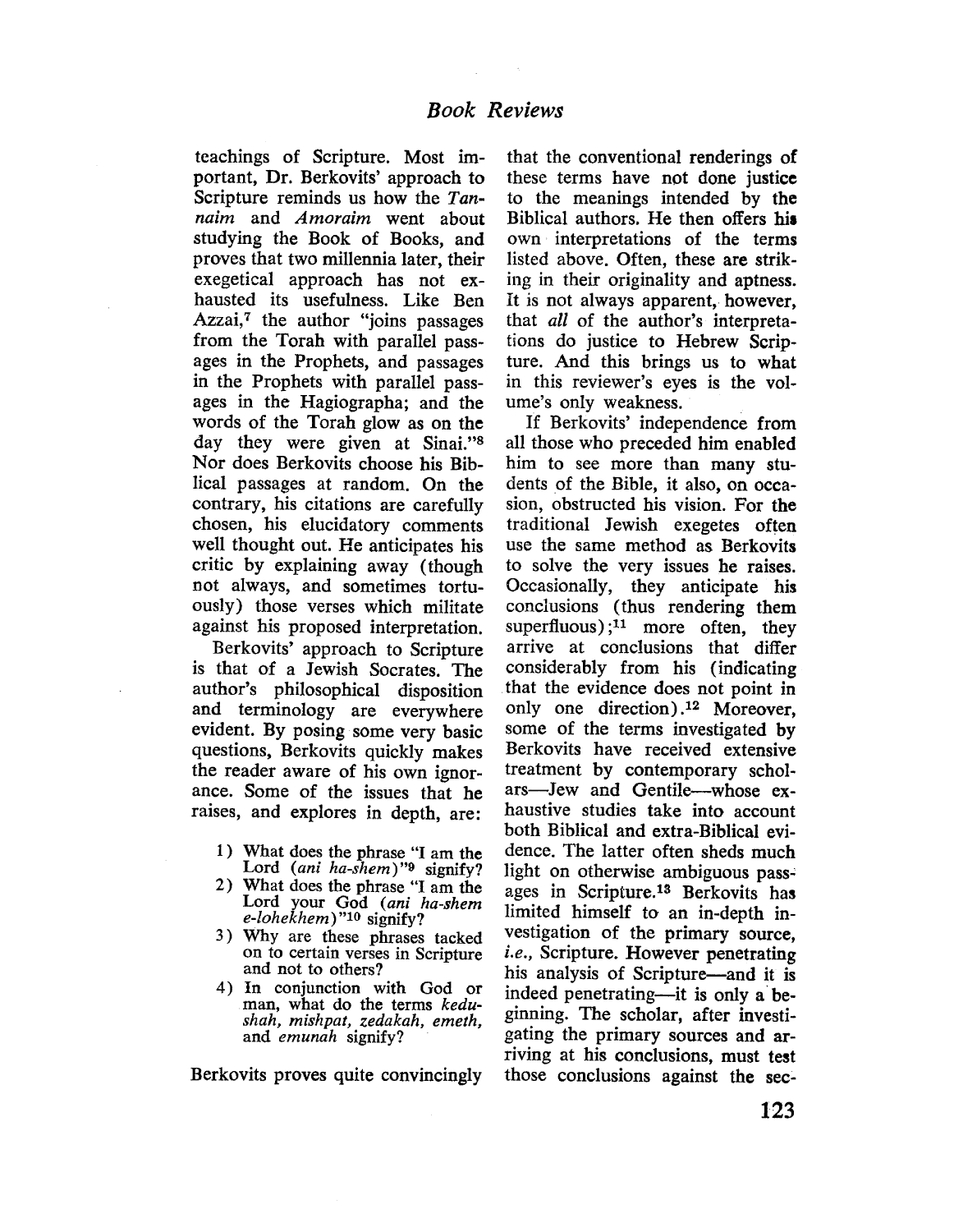## TRADITION: A Journal of Orthodox Thought

ondary sources, by which I mean the. traditional Jewish translations ànd medieval commentaries, and the findings of modern scholarship. Such a test enables the scholar to determine:

- 1) Whether or not he has gathered all the evidence others have gathered.
- 2) Whether or not he has introduced new evidence.
- 3) How others have construed the evidence.
- 4) Whether or not he has properly evaluated the evidence.

If Berkovits did test all his conclusions against those of the secondary sources (and simply dismissed the latter out of hand) it was not apparent to this reviewer. As indicated above, no new Jewish commentary on Scripture, whether

philological or theological,14 can afford to ignore the contributions of medieval and modern scholarship.

Aside from its analysis of the terms mentioned above, Dr. Berkovits' volume is replete with novel interpretations of stray Biblical passages,15 Indeed, it is a veritable encyclopedia of Biblical interpretation. Hopefully, Dr. Berkovits will continue to publish studies in Biblical theology. The serious study of Scripture and Jewish theology can il-afford to lose his leadership and patronage. Perhaps Man and God will initiate among observant Jews the long overdue renascence of Biblical study envisioned almost 150 years ago by Samson Raphael Hirsch.

#### **NOTES**

l. The Nineteen Letters on Judaism, Bernard Drachman translation revised by jacob Breuer, N. Y., 1960, p. 127.

2. Loc. cit.

 $\mathcal{O}(\mathcal{E}_{\mathrm{max}})$  , where  $\mathcal{E}_{\mathrm{max}}$ 

3. Rashi frequently cites Semitic and even some non-Semitic languages. These include Aramaic (e.g., see comment on Num. 5:2), Arabic (Gen. 30:14), Persian (Deut. 21:14), Greek (Gen. 35:8), and Latin (Gen. 42:21). Often, but not always, Rashi drew his comparative linguistic comments from talmudic and midrashic literature. For Rashi as a linguist, see J. Pereira-Mendoza, Rashi as Philologist, Manchester University Press, 1940.

Ramban probably surpassed Rashi as a linguist; his obvious mastery of Aramaic (Deut. 21:14) and Arabic (Gen. 43:20) and his familarity with Greek (Ex. 12: 12) and Latin (Ex. 30:23) reflect his thirteenth century judaeo-Spanish cultural background. On Ramban's considerable linguistic talent, see M. Moresheth, "Ramban ke-Balshan," Sinai 60 (1967) 193-210.

4. See, for example, Ramban, Commentary on the Torah, ed. Chavel, vol. 2, p. 507, where he offers a detailed description of inscribed judaean shekel and half shekel weights he examined at Acre (modern archaeologists have yet to discover exact parallels to the weights described by Ramban), which he then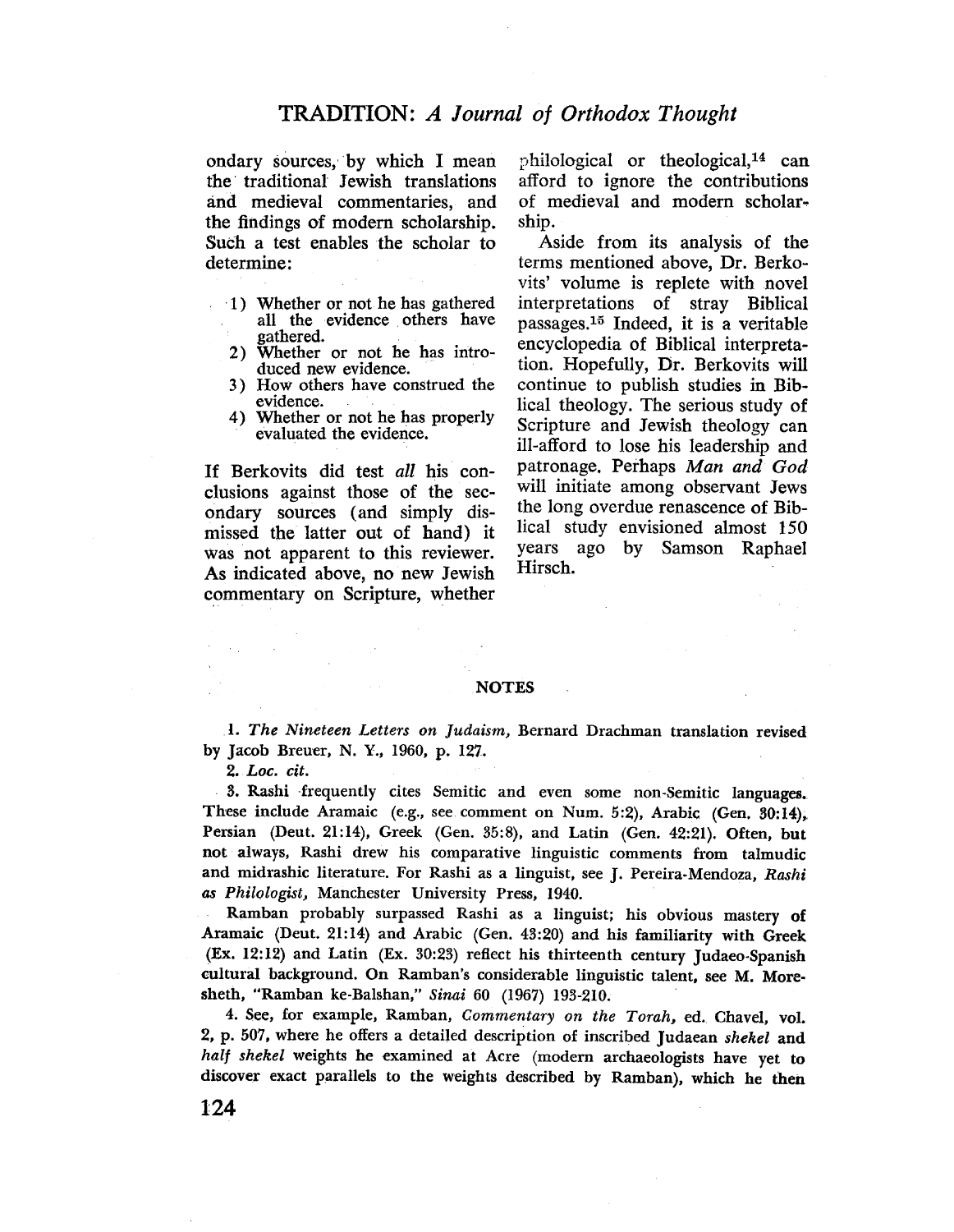adduces in support of Rashi's comment on Ex. 21:32. Cf. Ramban's comment on Gen. 35:16, where he mentions that he measured the distance from Rachel's Tomb to Bethlehem, and adduces that measurement in support of Rashl's interpretation of Gen. 35:16.

5. See Abarbanel, Commentary on the Early Prophets (ed. Jerusalem, 1955), p. 520, who after citing the opinions of both Jewish and Christian exegetes, adds: "Truthfully, I find their [the Christians'] interpretation more satisfying than all the interpretations of the aforementioned Jewish scholars."

6. A parade example of the contribution of modern archaeology to the understanding of Scripture is the heretofore enigmatic  $\phi$ *im* mentioned in 1 Sam. 13:21. Targum, Rashi, Radak, and most commentators considered it a derivative of peh "mouth, edge" and rendered it either nominally "a tool used for sharpening, a file," or adjeetively "sharp edged, many toothed." Since the plural of peh never takes the masculine form, the forced nature of their interpretations was evident. Today, the meaning of  $\phi$ im is beyond dispute. Archaeologists have discovered numerous weights, each weighing about 8 grams, and inscribed with the word  $\phi$ im. Such weights were commonly used to weigh precious metals used for legal payment. Clearly, 1 Sam. 13:21 is to be rendered: "And the charge was a *pim* for the ploughshares  $\ldots$ ." For discussion and photographs, see D. Winton Thomas, cd., Documents from Old Testament Times (Harper Torchbooks), pp. 227-230; for the etymological history of  $\hat{p}$ im, see E. A. Speiser, Oriental and Biblical Studies, pp. 156-159.

The above rendering of 1 Sam. 13:21 appeared in the 1917 Jewish Publication Society translation of Hebrew Scripture and, since then, has been taken into all subsequent translations. Yet many who teach the Book of Samuel remain unaware of the new evidence bearing on its interpretation. Not having been properly trained by their own instructors, many Jewish teachers are not prepared to cope with the findings of modern Biblical scholarship. Because of their unpreparedness, they inadvertently and perforce misinform their students or withhold information crucial for the proper understanding of Scripture. Teachers, I suppose, can hardly be held responsible for their ignorance of a discipline they were never taught and to which they have little or no access. It is somewhat more difficult to be a *melammed zekhuth* for modern Jewish Biblical commentators who choose to ignore archaeological evidence (such as Rabbi C. D. Rabinowitz, Daath Soferim: Shmuel, ad. loc.). It is the commentator's task to present a sovereign interpretation of Scripture, based upon all the available evidence, which can then serve those less expert than himself-i.e., teachers and students-as a guide to the understanding and interpretation of Scripture. By neglecting the findings of twentieth century Biblical scholarship (based upon the many writings and artifacts discovered in this century such as the vast Ugaritic literature; Hittite, Sumerian, and Akkadian law codes; annals of the Assyrian and Chaldean kings describing the fall of Israel and Judea: the Dead Sea Scrolls. etc.), the commentator does not avail himself of all the evidence and performs a disservice to the cause of Jewish education.

7. Ben Azzai, like his ilustrious colleagues, was a Biblical concordance incarnate. Moderns have recourse to the printed concordance which, if more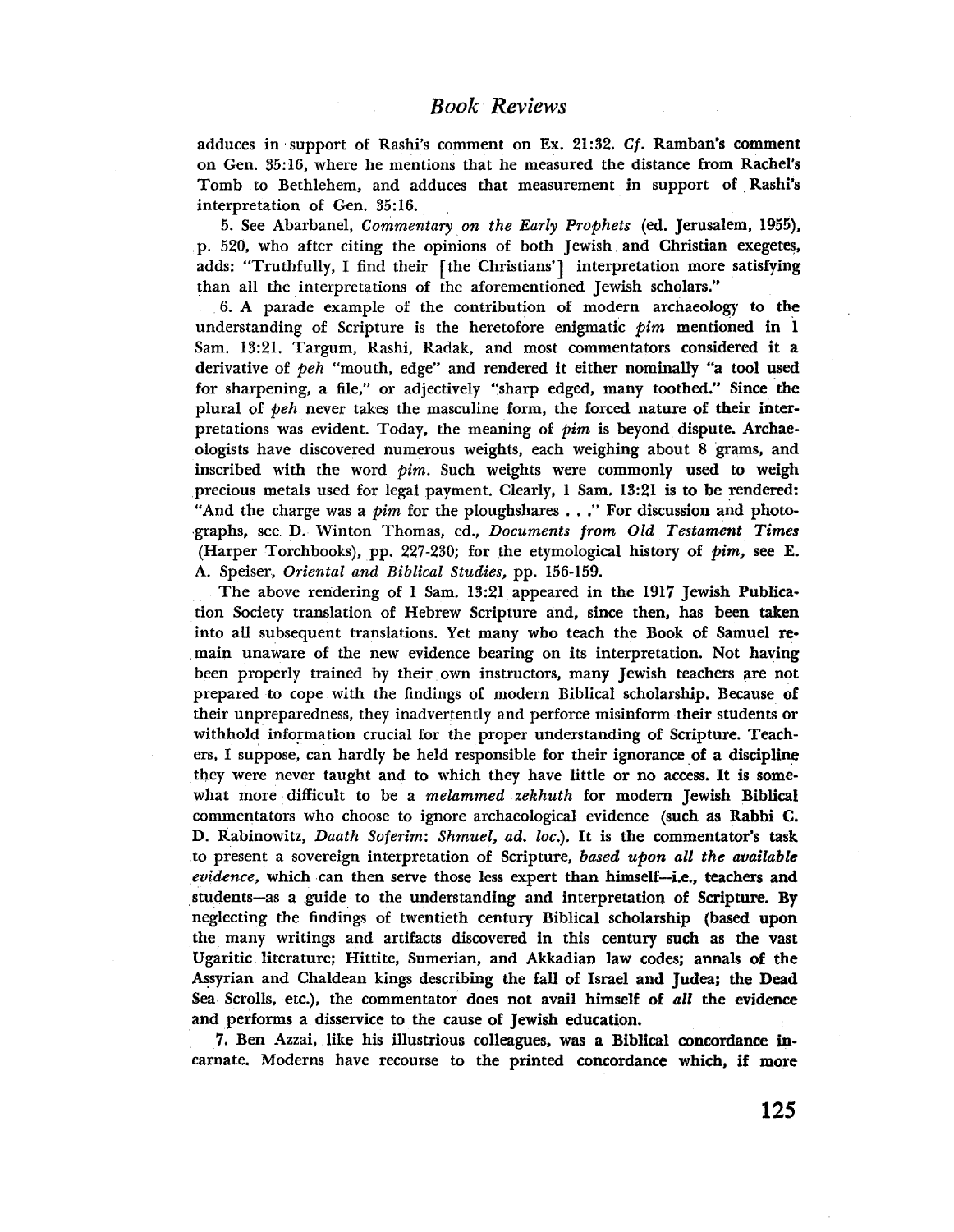systematic, has also proven less productive for popular Biblical study. Few Jews own concordances, still fewer use them. And knowledge of the fact that the printed concordance is available when needed prevents the few who occasionalIy use it from committing Scripture to memory. Since, however, it is apparent that students are not about to commit Scripture to memory, and that the printed concordance is here to stay, yeshivah high schools would perhaps do well to initiate students into its proper and habitual use.

8. Vayyikra Rabbah 16:4. For samehin  $=$  glow, see H. L. Ginsberg, "Lexicographical Notes," in Hebräische Wortforschung (Walter Baumgartner Festscrift). p. 72.

9. E.g.. Lev. 18:5.

10. E.g., Lev. 19:3.

i 1. See, for example, Berkovits' accounting for "I am the Lord" in Ex. 6:8 (pp. 39-40) and cf. Ibn Ezra's closing comment and the comments of R. Bahaya and Ralbag, ad loc.

12. See, for example, the comments of R. Bahaya. Abarbanel, Alshikh. and Malbim to Leviticus, Chapters 18 and 19. All ask, as does Berkovits, why "I am the Lord" and "I am the Lord your God" appear as tags to specific verses in these chapters; none arrive at his conclusions.

Again, Berkovits has great difIculty with the conventional renderings of Deut. 6:25 "and it shall be *zedakah* unto us." Berkovits states "we doubt that anyone is able to associate any good meaning with the statement that such a practice of doing God's commandments will be s'daqah unto the one who pursues it" (p. 298). One need merely glance at a host of translators and commentators from Targum to Rabbi David Hoffmann in order to list Jewish exegetes who associate a very "good meaning" with *zedakah*, *i.e.*, merit-a meaning more persuasive than that proffered by Berkovits. So too zedakah at Gen. 15:6; cf. Targum, Rashi, and Sforno, ad loc. as against Berkovits' gratuitous interpretation on p. 296. This is not to deny that the range of zedakah includes many of the nuances suggested by Berkovits; but in the instances listed above, I found his interpretations unconvincing.

13. Cf. note 6. In the light of the extra-Biblical evidence, Berkovits' interpretation of Judges 11 (p. 29) seems highly unlikely. He suggests that it was meaningful to speak to Ammonites about a transcendent Y-wh because they too recognized a Supreme God who ruled OVer all men, while Chemosh was merely a national-mediatory god of thc Ammonites. But the Moabite Stone-an ancient Moabite inscription discovered in 1868 which commemorates King Mesha's victory over Israel-indicates otherwise. In it, Chemosh and Y-wh are depicted as rivals; Mesha tells how he dragged the vessels (?) of Y-wh before Chemosh. Clearly, it would not have been meaningful to speak to the Moabites, or to their Ammonite neighbors, of Y-wh as a transcendent supreme judge of the universe. For extensive discussion of the Moabite Stone and bibliography, see H. Donner and W. Röllg. Kanaanaische und Aramaische Inschriften, vol. 2. pp. 168-179; for a convenient English translation of the text, and photograph. see D. Winton Thomas, ed., Documents from Old Testament Times, pp. 195- 199.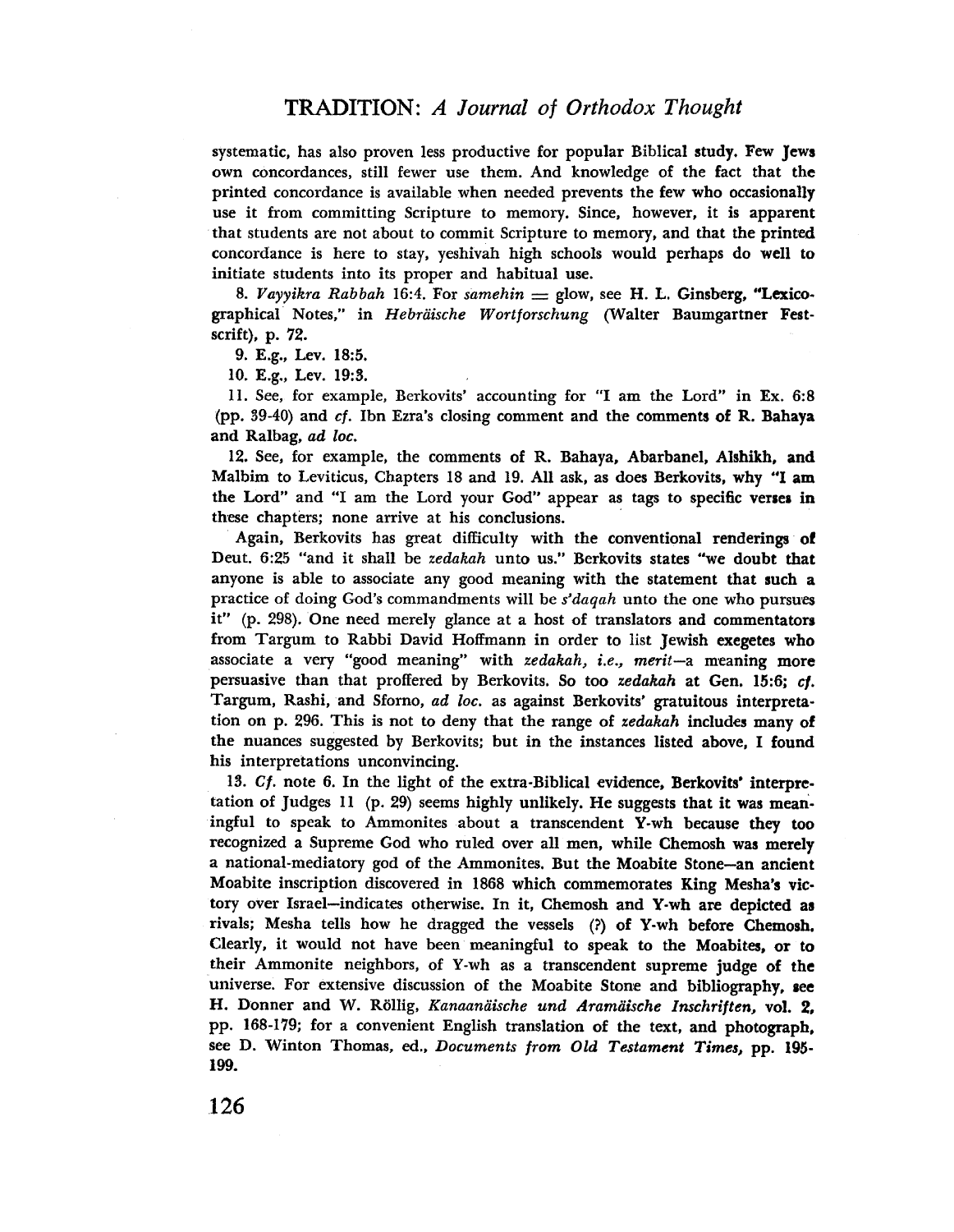### Book Reviews

Similarly, Berkovits' discussion of shafat (p. 231 ff.) and his attempt to explain why the Judges were called shofetim (p. 234) would have benefited much from numerous earlier studies treating the primary sense, and range of meaning, of shafat in ancient Semitic languages. Cf. the brief summary in E. A. Speiser, Genesis (Anchor Bible), comment on Gen. 18:25, p. 134. Berkovits' discussion of "hesed and emeth" (p. 285 ff.) has been anticipated by others; the phrase has been correctly identified as a hendiadys (a single thought expressed by two words connected by "and"). Here too, cf. E. A. Speiser, Genesis, comment on Gen. 24:27, p. 180.

14. This is especially true if the theological argument is grounded in philological theory, as in Berkovits' volume. While poor philological theory need not necessarily yield poor theology (cf. James Barr, The Semantics of Biblical Language, p. 6), a weak philological foundation often pulls the rug out from under the feet of-and sometimes topples- an otherwise sturdy theological structure. Not a few of Samson Raphael Hirsch's pupils rejected his theological teaching in toto or in part when they discovered that its linguistic underpinnings had no real basis in the linguistic science developed by nineteenth and twentieth century philologians. See K. Kohler, Personal Reminiscences of My Early Life, p. 8; cf. R. Kirchhcim, Die neue Exegetenschule, passim.

15. Berkovits' argumentation for, and clever rendering of, Prov. 30:9b "or lest I be poor, and steal, and usurp the name of my God" (p. 97) is typicaL.

After the Tradition  $-$  Essays on Modern Jewish Writing, by ROBERT ALTER (E. P. Dutton & Co., 1969).

Reviewed by Wilhelm Braun

 $\sim 1$ 

These fifteen eminently readable essays written during the Sixties by a critic who is both learned in Jewish matters and familar with American and Israeli literature offer careful literary evaluations of a number of important contemporary Jewish authors. They are also a series of experiments assaying the "authentic Jewishness" in which the author reveals how profoundly these writers, though steeped in secular cultures, have conveyed the insights that their people have lived by.

Rarely can Jewish writers be fair to Jewish themes in their work. Because of ignorance or aversion, or from sympathy and enthusiasm, they tend to misinterpret or inflate their heritage. For example, Mr. Alter censures Leslie Fiedler for inflating the Biblical Joseph into a Jewish vendor and interpreter of dreams, an archetype of the poet and therapist, while on the other hand, he commends Kafka's tortuous world where moral obligations so often seem to derive from distant and unreachable authorities as the more authentically Jewish formulation of a spiritual problem.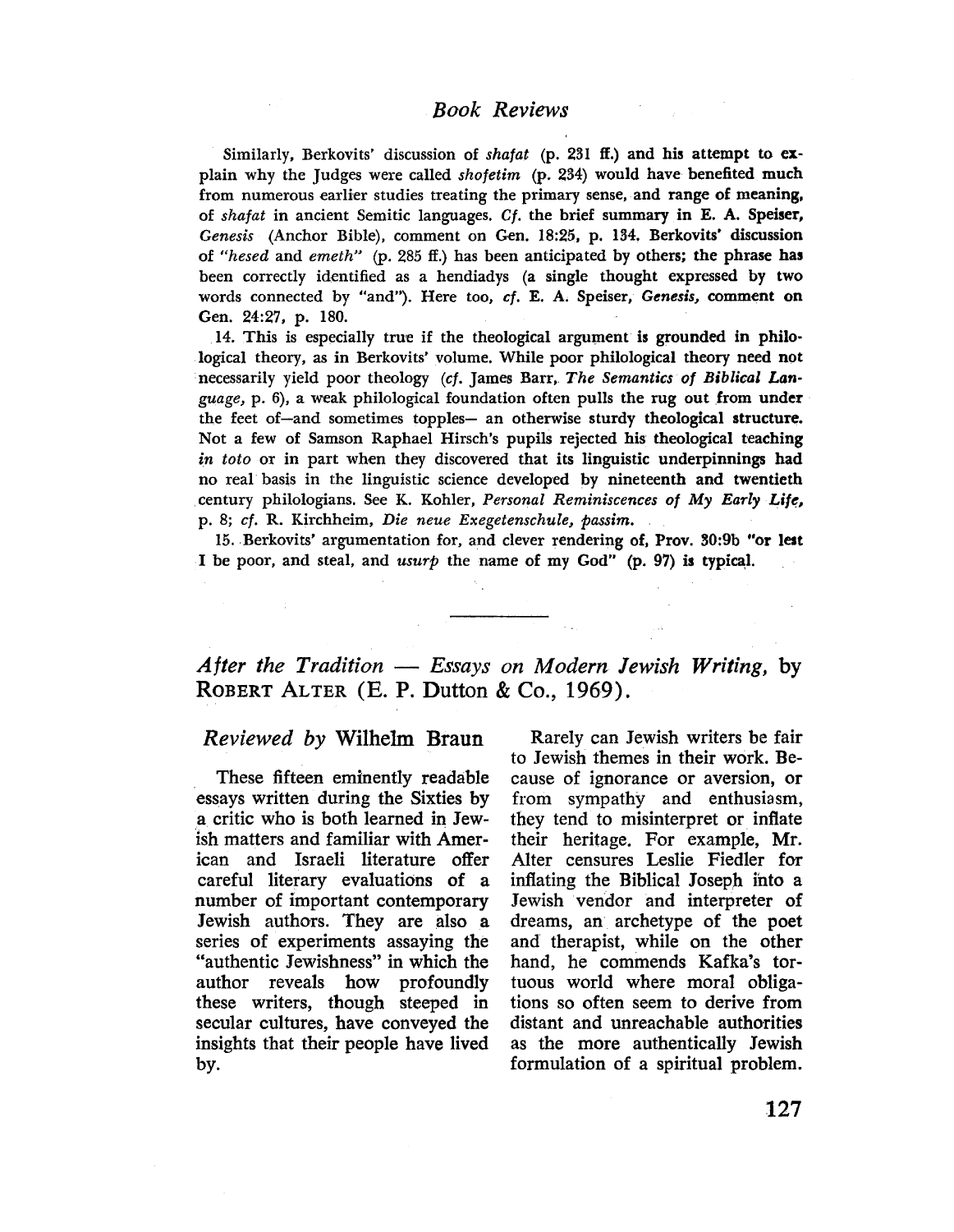If we carefully analyze American fiction we wil find that most Jewish characters do not stand up under objective scrutiny. They turn out to be weird and unnatural, embodying fantasies with which Americans endow Jews, which Jewish writers have about themselves. Far more serious in their denial of Jewish tradition are the apocalyptic wasteland novels so prevalent on bookstands. They are contrasted with a courageous engagement in history demanded by the prophets that would be in keeping with tradition.

The second group of essays, the heart of the collection, is devoted to four major writers, who, in their works, have interpreted tradition with greater sensitivity. Bellow's rejection of the Jew as the archetype of modern, alienated man and his repudiation of barren phílosophical abstractions in favor of a more genuinely Jewish sense of beholding the particular qualities of a person that make up his individuality, is put alongside an appreciation of Malamud's shlemiels, imprisoned as they are by their ineptitude, or their Jewishness, or by both. For Malamud's central metaphor, the prison, whether an actual or figurative one, is the image of<br>moral life with all its imponderable<br>obstacles to immediate self-fulfill-<br>ment.<br>Agnon's Fast-Furonean world

Agnon's East-European world and Elie Wiesel's vision of the ho-

 $\frac{1}{2} \sum_{i=1}^n \frac{1}{2} \sum_{j=1}^n \frac{1}{2} \sum_{j=1}^n \frac{1}{2} \sum_{j=1}^n \frac{1}{2} \sum_{j=1}^n \frac{1}{2} \sum_{j=1}^n \frac{1}{2} \sum_{j=1}^n \frac{1}{2} \sum_{j=1}^n \frac{1}{2} \sum_{j=1}^n \frac{1}{2} \sum_{j=1}^n \frac{1}{2} \sum_{j=1}^n \frac{1}{2} \sum_{j=1}^n \frac{1}{2} \sum_{j=1}^n \frac{1}{2} \sum_{j=$ 

ale di Pitania<br>1940 - Kabupaten Band

 $\sim 10^6$ 

locaust render tradition more authentically, not only because of their background or their stories' locale, but because of certain qualities inherent in their threatening and often destructive atmosphere. Agnon preserves a sense of continuity with the past through his classical Hebrew in which a hundred generations have studied and prayed; his language helps him to retain his grip on the spiritual visions of the ages and thus becomes a safeguard against a possible loss of faith. Elie Wiesel, himself a victim and survivor of the holocaust, preserves a modicum of hope with values derived from his own Hassidic maters who taught him that man, though a pathetically finite creature, can yet loosen the chains of the Messiah by his active commitment in the lives of other men.

Perhaps the most interesting part of the book are the six essays on the Israeli literary scene. They open up new vistas, presenting the work of exciting poets and novelists who grapple with the problems of a reborn literature, trying to give expression to a new society. Among the younger writers who are unjustly neglected in this country are such fine novelists who present the serious problems of contemporary IsraeL. The honesty, integrity and intellgence of their work gives us hope that tradition will yet be redeemed.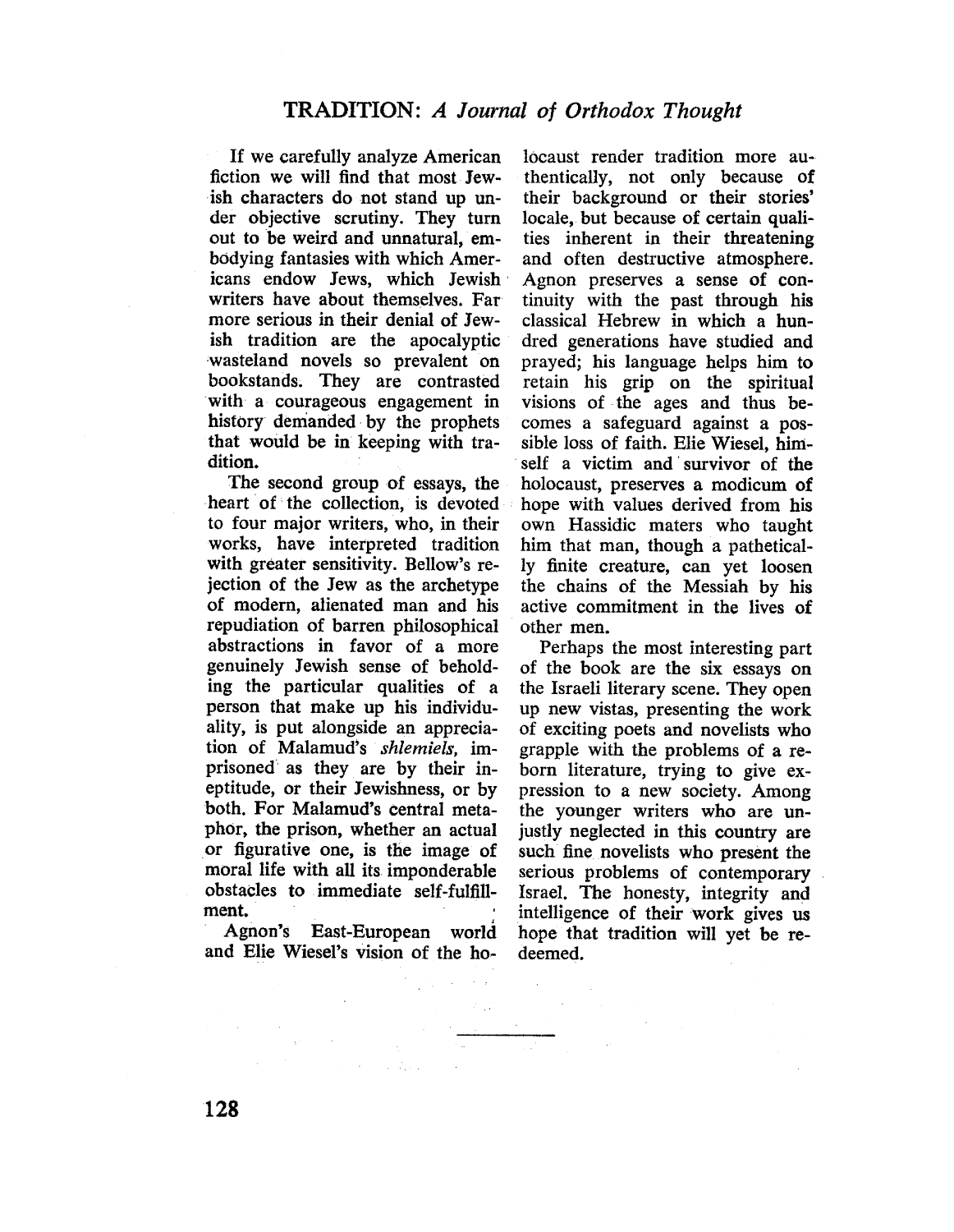# **Book Reviews**

A Treasury of Yiddish Poetry, edited by IRVING HOWE and ELIEZER GREENBERG (New York: Holt, Rinehart, and Winston, 1969).

## Reviewed by Ruth Wisse not been guided by statistical in-

is hardly the favored mode of com- ship. They have fashioned, within munication. Modern Yiddish po- the past sixty years, a body of litetry is clearly at several added dis- erature that may be the most readvaitages. The decline in the spo- markable cultural achievement of ken language has led to a genera- Jews in modem times, second only tion that understands almost no tò the renaissance of spoken He-Yiddish, and contrary to popular brew. If someone doubts this claim, belief, familiarity with Rosten's let him confront the available evi-Joys will not make up the loss. dence. 'Even among those whose cultural For those satisfied with proofs life is conducted in Yiddish, there at second hand, there is at last an is a pronounced and long-standing English anthology to introduce the preference for works of ideas rather range and power of the subject. A than sensibilty, and an almost total Treasury of Yiddish Poetry has the absence of formal schooling in the merit of good translators and in. language, without which so much tellgent editors, a combination that of modern poetry would be incom- sets this book apart from most of prehensible. How many readers its predecessors. \* Because of the have come to T. S. Eliot or even difficulty of rendering adequately Wiliam Carlos Wiliams without the older Yiddish poetry, such pi benefit of a college course in Eng- oneers as Ettinger, Peretz, and Frug lish? By contrast, few readers of have been omitted, and the concen-Yiddish have had even grade school tration is heavily modern. The untraining in the language and its lit- explained omission of bilngual poerature, and it is little wonder that ets, like Bialik and Katsenelson and the subtleties of Sutzkever and Ley- Uri Tsvi Greenberg is an odd and

quiries into the quantitative and Poetry, in any modern language, qualitative standing of their reader-

eles are little to their taste. more serious lacuna. But most of Luckily, the Yiddish poets have the major modern poets have been

<sup>&</sup>lt;sup>'.</sup> Joseph Leftwich's The Golden Peacock, (New York, 1961) is a highly ambitious compendium, with lines like the following: "I was not in Treblinka/And in Maidanek, not/But I stand on their threshhold/Very near the spot;" magnificent Leivik reduced to maudlin, even faulty English. Of the other three volumes, Ruth Whitman's Anthology of Modern Yiddish Poetry (New York, 1966); Jehiel and Sarah Cooperman's America in Yiddish Poetry, (New York, 1967); and Sarah Zweig Betsky's Onions and Cucumbers and Plums, (Detroit, 1958), the latter is by far the hest. It has fortunately been reissued in the Granger Index Reprint Series, 1969.